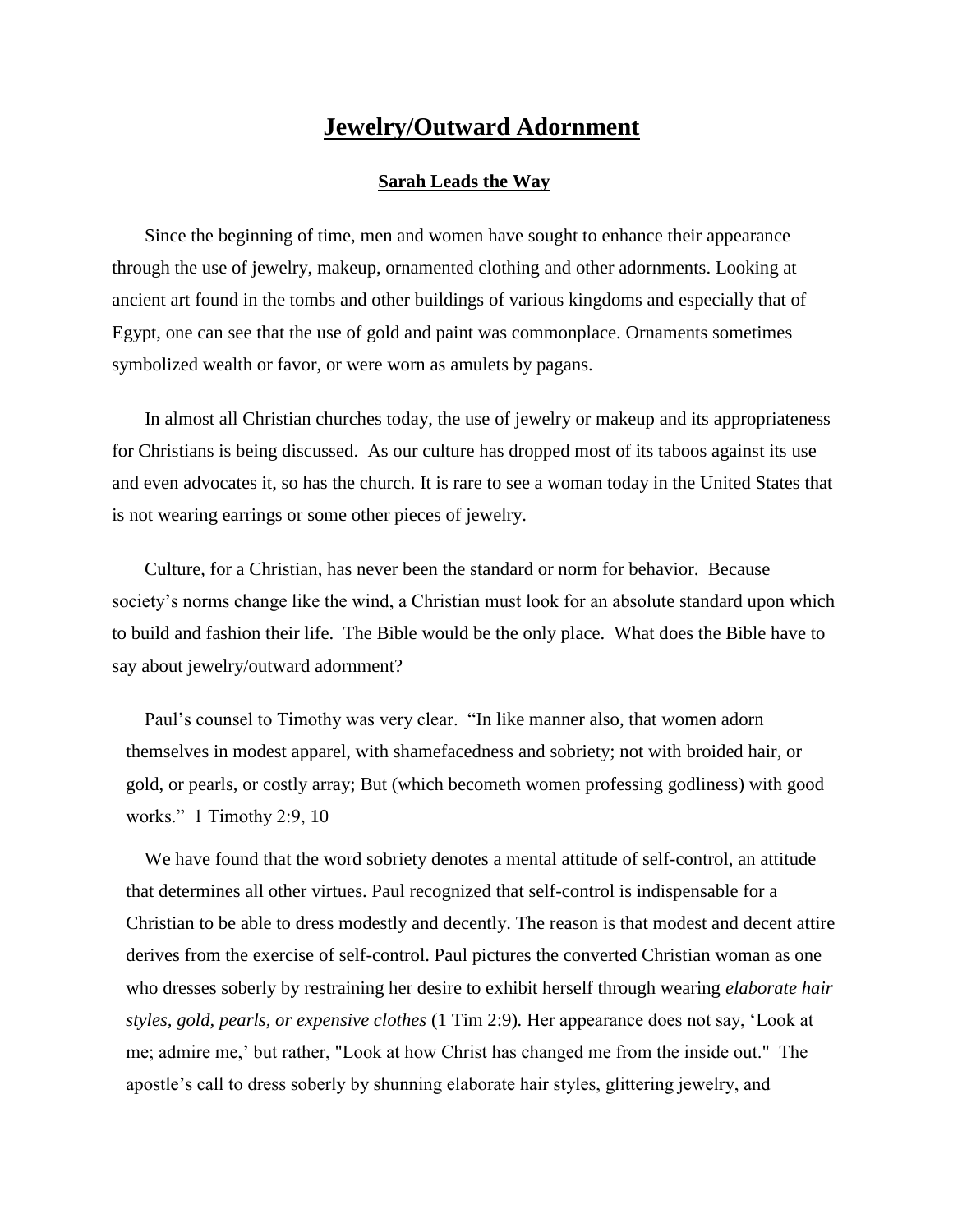extravagant clothes is particularly relevant today, when fashion reigns supreme and many worship at her altar. Ellen White reminded us that "those who worship at fashion's altar have but little force of character . . . . They live for no greater purpose, and their lives accomplish no worthy end. We meet everywhere women whose mind and heart are absorbed in their love of dress and display. The soul of womanhood is dwarfed and belittled, and her thoughts are centered upon her poor, despicable self." *Testimonies for the Church* (Mountain View, California, 1948), vol. 4, p. 644.

 The apostle is including in his statement the wedding ring. Notice the following, pointed statement. "Here the Lord, through His apostle, speaks expressly against the wearing of gold [1 Timothy 2:9-10]. Let those who have had experience see to it that they do not lead others astray on this point by their example. That ring encircling your finger may be very plain, but it is useless, and the wearing of it has a wrong influence upon others." Ellen G. White, *Testimonies for the Church* (Mountain View, California, 1948), vol. 4, p. 630.

 It is interesting to note that women are enjoined to dress a certain way. It is not that men shouldn't dress modestly, but men and women are made differently and respond differently to one another. Since the Lord knows that men and women are made differently; women are attracted by touch and emotion from a man; men are attracted by what they see! How important that men and women understand this and dress accordingly!!!

 Whether we like it or not, we send a message by how we dress. If we have outward adornment, be it make-up or jewelry, we are calling on people to look at it and show their admiration for the person wearing it. We carry a distinct atmosphere by our dress and outward adornment. "A person's character is judged by his style of dress. A refined taste, a cultivated mind, will be revealed in the choice of simple and appropriate attire. Chaste simplicity in dress, when united with modesty of demeanor, will go far toward surrounding a young woman with that atmosphere of sacred reserve which will be to her a shield from a thousand perils."— *Education,* p. 248.

 **The outward appearance of a woman, be it her jewelry, make-up, or clothing, go a long way in determining and revealing what is going on inside. Peter spoke to this. "Likewise, ye wives,** *be* **in subjection to your own husbands; that, if any obey not the word, they also may without the word be won by the conversation of the wives; While they behold your**